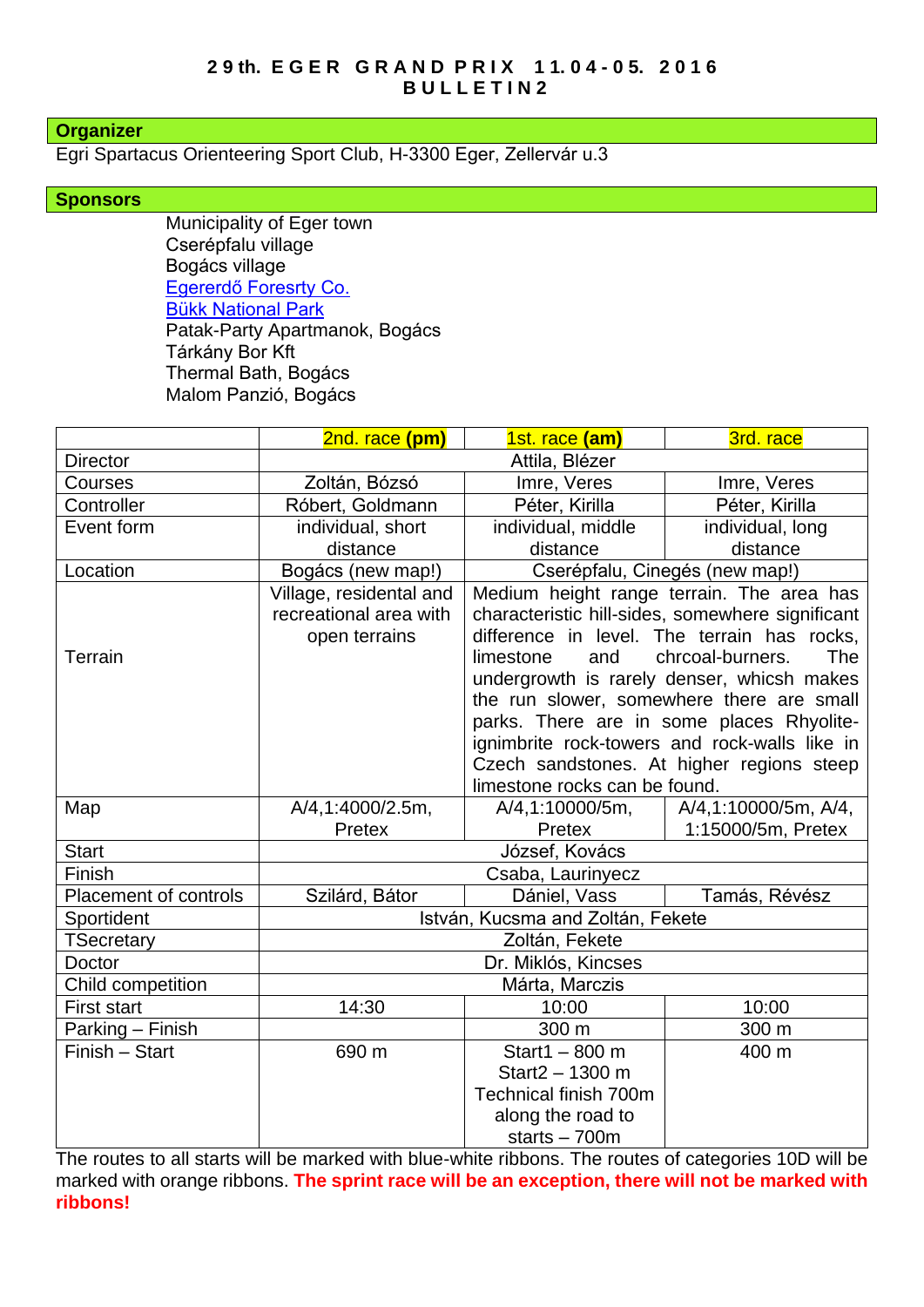### **Registration**

On 04.11. 2017 at the 1st. and 3rd. race event center, from 8:30 till 9:00 am. Entries during the event shall be accepted only to vacant places and shall be charged with extra fee.

### **Child competition**

For the children competition you can register near the finish area and it is free of charge.

#### **Informations – 1st. race**

Ont he 1st race we use technical finish along the road to start, 700 m from event center. The Start ..1" will be 100m, the Start ..2" will be 600m from the technical finish.

### **Informations – 3rd. race**

A part of the terrain is a cattle pasture, therefore we closed an area, where the cattles and dogs will be during the race. We would not disturb the animals.

There are stone walls and towers in small area, please, be very careful at these dangerous areas.

### **Control descriptions**

The control desciptions will be printed ont he map. Before entering the pre-start additional descriptions will be placed with scissors and adhesive tapes. Drop of maps is mandatory until the last starts.

### **Merged categories**

After 31.10.2017. according the arrived entries

### **Parking, location**

1st and 3<sup>rd</sup> race

The event center will be settled in the southern side of "Túr-bucka", north from Cserépfalu. Parking will be possible 300m along the road from event center to finish. There is a grass parking place, usable in every weather condition (rain). The parking places will be signed with tables.

2<sup>nd</sup> race

Parking is possible at the event center, along the road from Bogács to Cserépfalu, at the end of the village on the left side, against the wine cellars. the parking place will be marked with tables. We are kindly ask everybody to follow the parking staff's instructions!

## **Startlists, results**

Complete startlist can be found in the event center, and the start places. The daily and summary results can be viewed during the competition at the finish continously (30-40 min). At the event

centre and its environs there will be a free **WED** network to follow the results of the race. Further information at the event centre.

#### **SPORTident**

The competition is organized with SPORTident electronic punching system. In case of failure of the SI box, please use the traditional puncher and inform it at the finish.

 $1<sup>st</sup>$  race: Technical finish will be settled. After finishing the  $1<sup>st</sup>$  race, it is necessary to read the SI chips int he event center. Reading after 13:30 will **not** be possible.

#### **Victory ceremony, prizes**

The first three runners of each class will be awarded a medal and gift prize, based on the total result of the 3 competition races. All the participants of the child competiton will get a present. We do not announce result in open categories.

The estimated time of the Prize giving ceremony is 05.11.2017 14:00.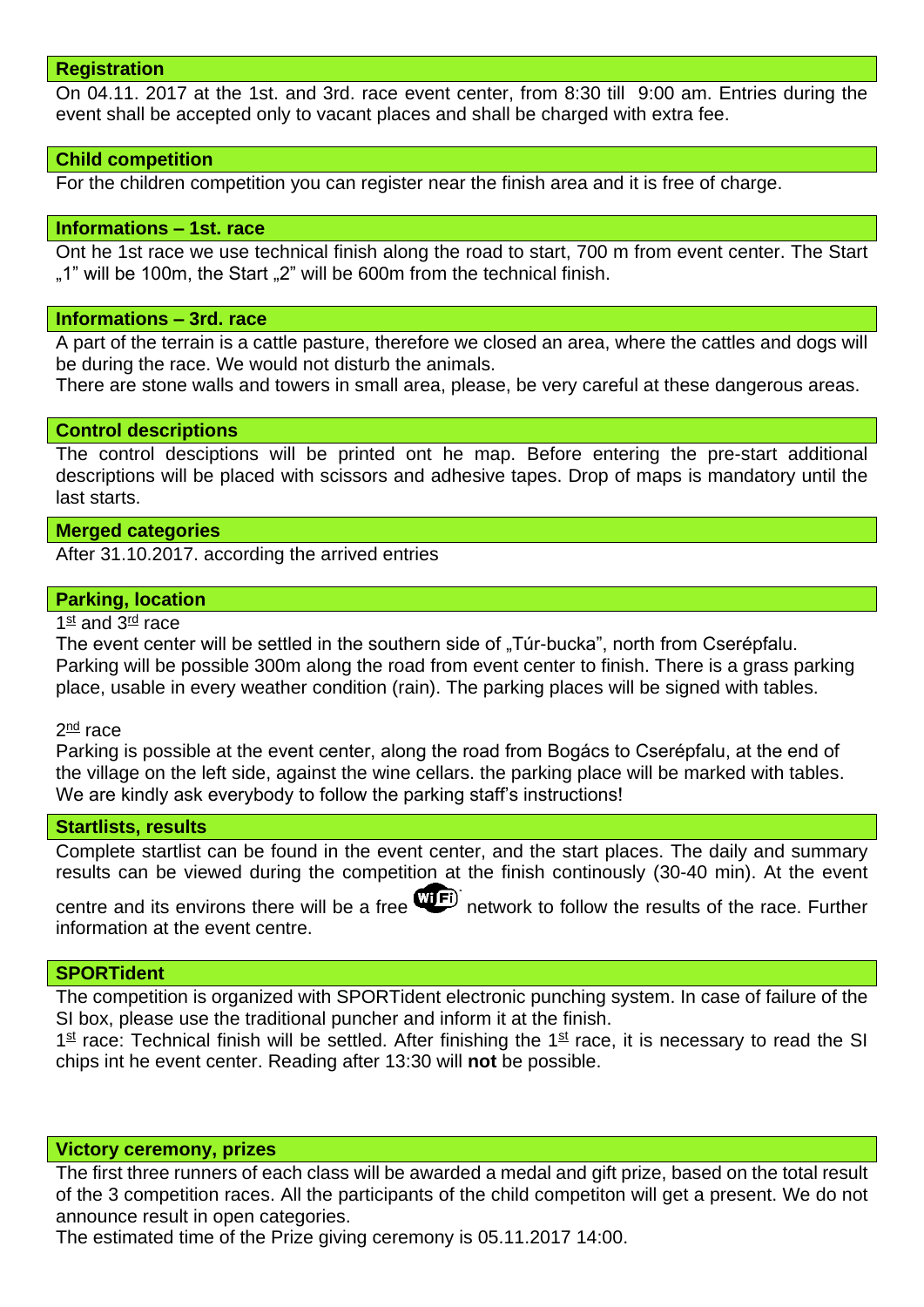## **Personal hygiene, refreshment**

Race 1 and 3 - mobile toilets and water wagon will be settled in event center only for washing. There is no potable water taking possibility!

## **Waste disposal**

In order to protect the environment and the nature, we ask everybody:

- possibly take home your own litter,
- use the selective litter collectors,
- put the plastic glasses together after using it

## **Others**

- At the finish buffet is available, for the racers refreshments will be provided.
- Dr. Miklós Kincses is the doctor of the competition and he will be in the finish area.
- All commercial activities at the finish are allowed only with the permission of the organizers.
- Every competitor are requested to punch at the finish.
- Keeping dogs in the fininsh area is allowed using dogo lead only! Taking the dog to the competiton area is forbidden!
- Take care of soundness, purity and order of event center and the accomodation!
- The participants (competitors, attendants, spectators) acknowledge that the pictures made during the race – can be published both in printed and electronic media including internet unless having written contrary statement.
- Everyone starts at the competition at his/her own responsibility!

# **Freetime program opportunities**

On 4 November between 17:00 and 21:00 you are entitled to buy 30% reduced price entrance ticket into Bogács Strandfürdő (Bogács SPA). To validate the reduction you must have stamped your map int he event center.

<http://www.bogacsitermalfurdo.hu/index.php/en/>

On 5 November you are entitled to visit the Bükk National Park Hór-Valley Visitor Center free of charge. To validate the reduction you must have stamped your map int he event center.(Homo neanderthalensis bones)

<http://bnpi.hu/hir/osemberek-es-vulkanok-kozt-a-hor-volgyi-latogatoparkban-1024.html> <https://hu-hu.facebook.com/subalyukmuzeumeslatogatokozpont/>





Eger MJV Cserépfalu Bogács







PINCÉSZET ÉS SZÓLÓBIRTOK EGER